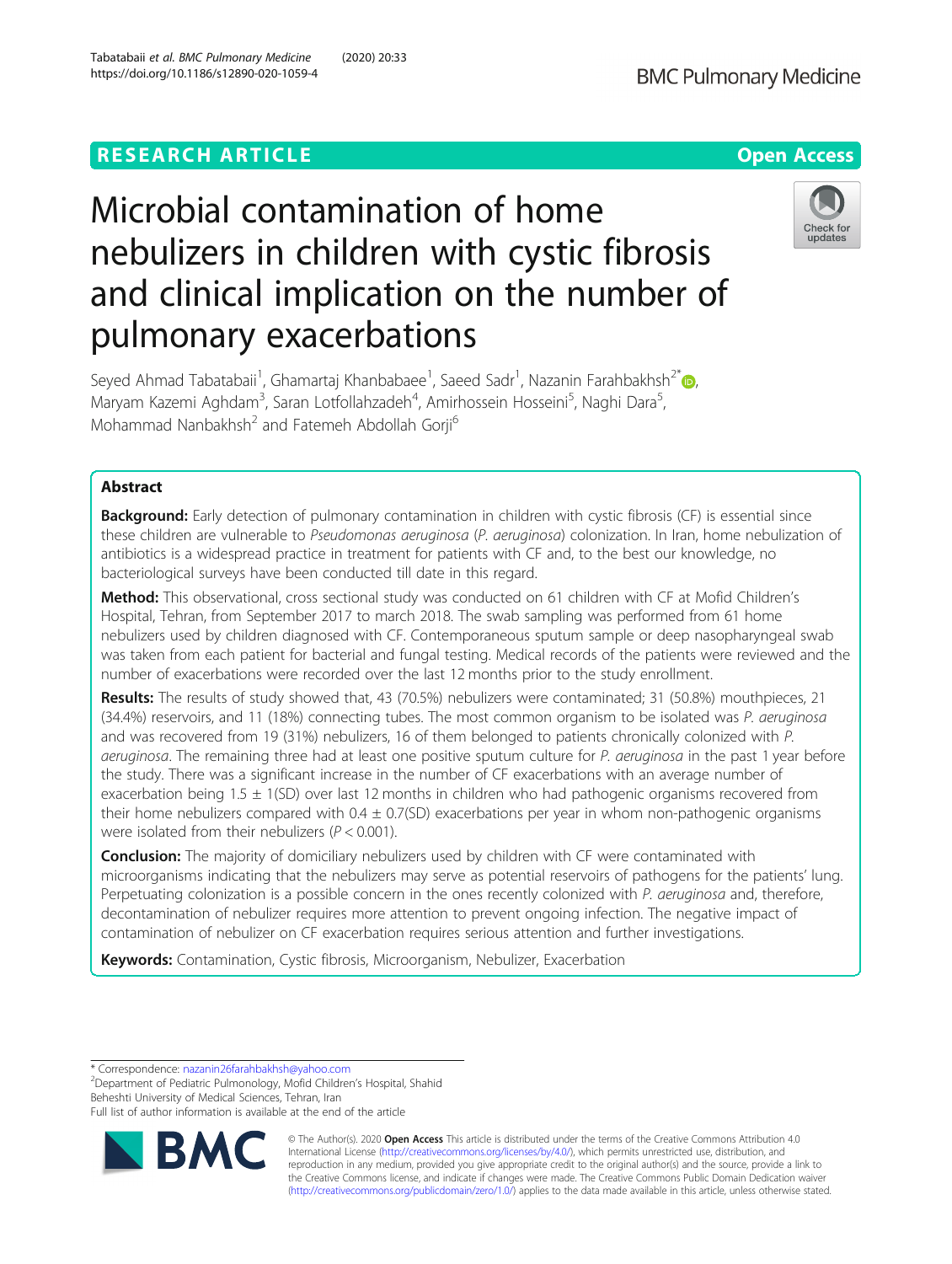# Background

Cystic fibrosis (CF) is a life-threatening genetic disorder with an autosomal recessive pattern of inheritance [\[1](#page-6-0)]. This multisystem disease is caused by mutations in the CF transmembrane conductance regulator (CFTR) gene located on chromosome 7 [\[2](#page-6-0)]. The common manifestations of the disease are variable and include recurrent and persistent pulmonary infection, pancreatic insufficiency, and abnormal sweat chloride levels [[3\]](#page-6-0). Although the disease have multisystem involvement, pulmonary manifestations account for increased morbidity and mortality in these patients [\[4\]](#page-6-0).

Pulmonary infection by various microorganisms is a common presentation and these children sometimes have persistent bacterial infection within their lungs [\[3](#page-6-0)]. The common organisms, regardless of age, include Pseudomonas aeruginosa (P. aeruginosa), Burkholderia cepacia (B. cepacia), Staphylococcus aureus (S. aureus), and methicillin-resistant Staphylococcus aureus (MRSA). Colonization with these microorganisms results in a rapid deterioration of lung functions, thus increasing the risk of mortality [\[5](#page-6-0)–[7\]](#page-6-0). Nebulized drugs (mucolytics and antibiotics) are essential components in the management of pulmonary infections  $[8]$  $[8]$ . Nebulization of antibiotics delivers high drug concentrations directly to the lungs, while decreasing the systemic adverse effects of these drugs over kidneys, liver, and auditory system [[3\]](#page-6-0). The introduction of home nebulizers allows the use of this therapy at home and avoids the unnecessary hospital visits and admissions.

Early detection and eradication of the sources causing pulmonary contamination is the main concern of all pulmonologists, as the patients with CF are vulnerable to colonization with pathogenic organisms such as P. aeruginosa [\[9](#page-6-0), [10\]](#page-6-0). Several cohort studies suggested that the contamination of equipment, such as home nebulizers, could serve as a reservoir for microorganisms, particularly Pseudomonas species leading to colonization of lungs and pulmonary infection  $[11–13]$  $[11–13]$  $[11–13]$  $[11–13]$ . Nebulizers generate very small particles, which can easily reach the terminal bronchioles and alveoli; therefore, nebulizer organism reaches the lungs easily, which may lead to pulmonary colonization. This highlight the importance of cleaning of home nebulizers [[14](#page-6-0)]. Nebulizer contamination and the clinical implications are not well studied in the young age children with CF, as dependency on the caregivers and parents, and the chronicity of the disease may affect good hygiene of nebulizers.

In Iran, home administration of nebulized antibiotics is widespread as a treatment for children with CF. To the best of our knowledge, no surveys of bacteriological contamination of these nebulizers have been conducted in Iran. There are only a few international articles, that too with small sample sizes [\[11](#page-6-0), [15,](#page-6-0) [16\]](#page-7-0). We studied the microbial contamination of home nebulizers used by children with CF and the findings were correlated with the children's sputum culture results. We also sought to study the clinical implication of microbial contamination of home nebulizers, which has not been studied previously.

# Methods

## Patient selection

This observational cross sectional study was conducted at Mofid Children's Hospital, Tehran, from September 2017 to March 2018. The study enrolled 61 children diagnosed with CF who were routinely followed up in the hospital. Sample size was calculated according to the study by Blau et al.  $[13]$  $[13]$ . Written informed consent was taken from patients/parents before enrollment in the study. Inclusion criteria were a definitive diagnosis of CF based on positive results of two sweat chloride tests, and administration of home nebulizers at least once a day. The exclusion criteria were patients receiving intravenous (IV) antibiotics at the time of recruitment, using an inhaled antibiotic on the day of sample collection, patients not using their home nebulizers daily or whose parents refused to consent for study participation.

The patients received 5% hypertonic saline (as mucolytic), bronchodilators, and if necessary, an antibiotic (orally or inhaled through nebulizer). All patients who were regularly followed up were asked to bring their home nebulizers with a facial mask/oral piece, and connectors on their scheduled outpatient visit, they were instructed to clean the nebulizer after use the night prior to the visit.

Demographic data of patients were also collected at the same visit. Medical records of patients were reviewed and recorded for the current colonization, past or current antibiotic use, number of exacerbations, use of oral systemic antibiotics and the requirement for hospitalization and IV antibiotics during the past 12 months. A contemporaneous sputum sample or deep nasopharyngeal swab, in subjects unable to produce sputum, was also taken.

In the current study, there were no missing data due to the referral policies for all outpatient and inpatients. Authors had access to the outpatient and inpatient records of the enrolled cases.

## Hygiene and maintenance of nebulizers

Each patient in the study population had their own personal domestic nebulizer. Families were interviewed through a checklist about hygiene and maintenance of nebulizers including frequency and method of cleaning, disinfecting, and drying. After filling up the checklist by a pediatric pulmonologist, the proper method of cleaning, disinfecting and maintenance of the nebulizer was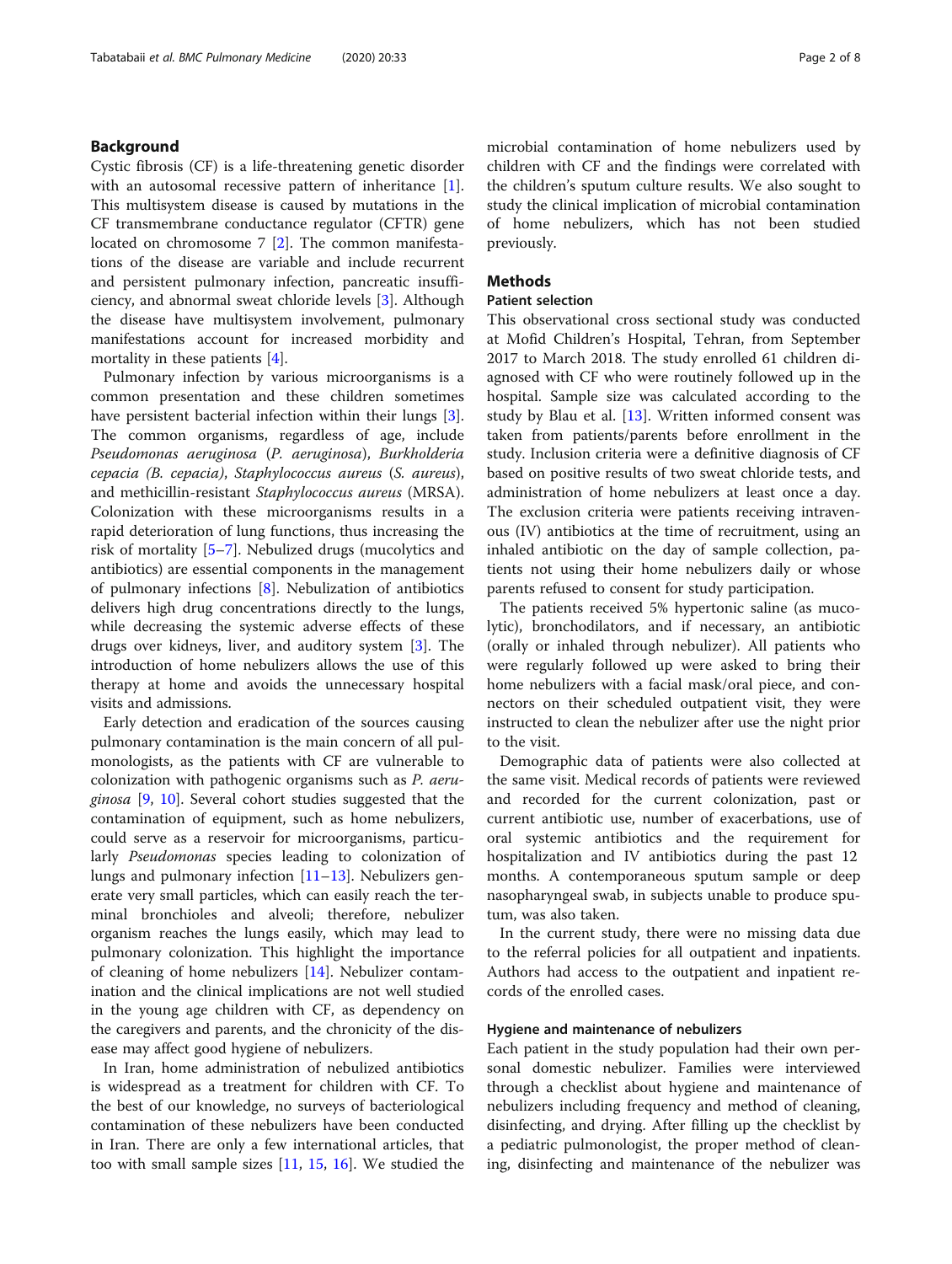also explained to them. In the study center, the CF Foundation's recommended nebulizer care is followed  $[17]$  $[17]$ .

# Cultures

A sterile cotton swab moistened with sterile saline was rotated multiple times inside the mouthpiece or mask, reservoir, and connectors separately in a clockwise direction. Then, the swabs were immediately smeared on the surface of blood agar, chocolate agar, and MacConkey agar plates. The plates were incubated at 37 °C for 3 days. They were checked for colony formation every 24 h till 72 h. The average colony-forming units (CFUs) for each cultured surface were reported by the same pathologist. Surfaces with less than 10 CFUs were considered clean, according to the study by Blau et al. [[13\]](#page-6-0). In vitro susceptibility testing was performed on all *Pseudomonas* spp. isolated either from sputum or devices by disk diffusion method and interpreted according to the criteria published by the Clinical Laboratory Standards Institute (CLSI) 2017 [\[18\]](#page-7-0). P. aeruginosa and S. aureus were considered as the pathogenic floras.

#### Statistical analysis

Statistical analysis was performed using SPSS version 19 for windows (Chicago, IL). The categorical outcome variables were analyzed by the Chi-square test with Fisher's exact test. Continuous variables were analyzed by Student's t-test or Mann–Whitney U test after assessment of normality of data using the Kolmogorov-Smirnov test as applicable. P values of less than 0.05 was taken as significant.

# Results

During the study period 61 children diagnosed with CF were evaluated. All patients had only one reusable home nebulizer. The baseline characteristics and data regarding patients and home nebulizers are summarized in Table 1.

The respiratory colonization profile of the children examined through culturing contemporaneous sputum samples or deep pharyngeal swabs showed a predominance of chronic colonization with P. aeruginosa (Fig. [1](#page-3-0)). Out of the 61 evaluated nebulizers, 39 (63.9%) were jet nebulizers and 43 (70.5%) nebulizers were contaminated (any part). The contaminated parts of the nebulizers included reservoirs (65.6%), mouthpieces (49.2%), and connectors (18%). In six nebulizers, all the three evaluated parts were contaminated; in eight nebulizers, only two parts were contaminated, and in 29 nebulizers, the microorganism was recovered only from one part. Multiple species contamination was observed in six devices. A wide variety of microorganisms were isolated from nebulizer cultures, of which *P. aeruginosa* was predominant  $(n = 19)$  (Fig. [2](#page-3-0)).

|            | <b>Table 1</b> Baseline Characteristics of Patients and Home |  |
|------------|--------------------------------------------------------------|--|
| Nebulizers |                                                              |  |

| Data regarding patients/ home nebulizers | Mean $\pm$ SD or n (%)<br>Total = $61$ |  |
|------------------------------------------|----------------------------------------|--|
| Age (years)                              | $7.6 + 4.2$                            |  |
| Weight (Kg)                              | $23.6 \pm 13.3$                        |  |
| Height / length (cm)                     | $121.3 \pm 25.3$                       |  |
| Male gender (%)                          | 35 (57.4%)                             |  |
| Type of home nebulizers (%)              |                                        |  |
| Jet                                      | 39 (63.9%)                             |  |
| Ultrasonic                               | 16 (26.2%)                             |  |
| Mesh                                     | $6(9.8\%)$                             |  |
| Duration of use (years)                  | $3.6 \pm 2.9$                          |  |
| Replace nebulizer parts                  |                                        |  |
| None                                     | 48 (78.5%)                             |  |
| Mask/mouthpiece                          | 6 (10%)                                |  |
| Reservoir                                | 4 (6.5%)                               |  |
| Connecting tube                          | 3(5%)                                  |  |
| Number of daily inhalation               |                                        |  |
| All devices                              | $2.6 \pm 0.7$                          |  |
| Contaminated devices                     | $2.7 \pm 0.7$                          |  |
| Clean devices                            | $2.3 \pm 0.8$                          |  |
| Inhaled antibiotics (%)                  |                                        |  |
| None                                     | 23 (37.7%)                             |  |
| Gentamicin                               | 18 (29.5%)                             |  |
| Amikacin                                 | 10 (16.4%)                             |  |
| Tobramycin                               | 2(3.3%)                                |  |
| Vancomycin                               | 8 (13.1%)                              |  |

Comparison of nebulizers' contamination with sputum culture (Table [2](#page-4-0)) showed that 19 nebulizers were contaminated with Pseudomonas spp., sixteen (84.2%) of which belonged to the children whose contemporaneous sputum cultures were positive for P. aeruginosa; this relationship was statistically significant  $(P < 0.001)$ . Five nebulizers showed growth of S. aureus, two (40%) of these belonged to patients whose contemporaneous sputum cultures were positive for *S. aureus*  $(P < 0.001)$ . Eleven nebulizers showed growth of coagulase-negative staphylococci (CoNS), of which one (9.5%) nebulizer belonged to a child whose contemporaneous sputum culture showed growth of CoNS ( $P = 0.455$ ). Thirteen nebulizers were contaminated with micrococci, of which two (15.4%) children had growth of micrococci from their contemporaneous sputum cultures  $(P = 0.043)$ . Klebsiella spp. and Escherichia coli were not isolated from any of the nebulizers. Two nebulizers were contaminated with Enterobacter spp., of which one (50%) nebulizer belonged to a child that his contemporaneous sputum culture positive for *Enterobacter* spp.; however,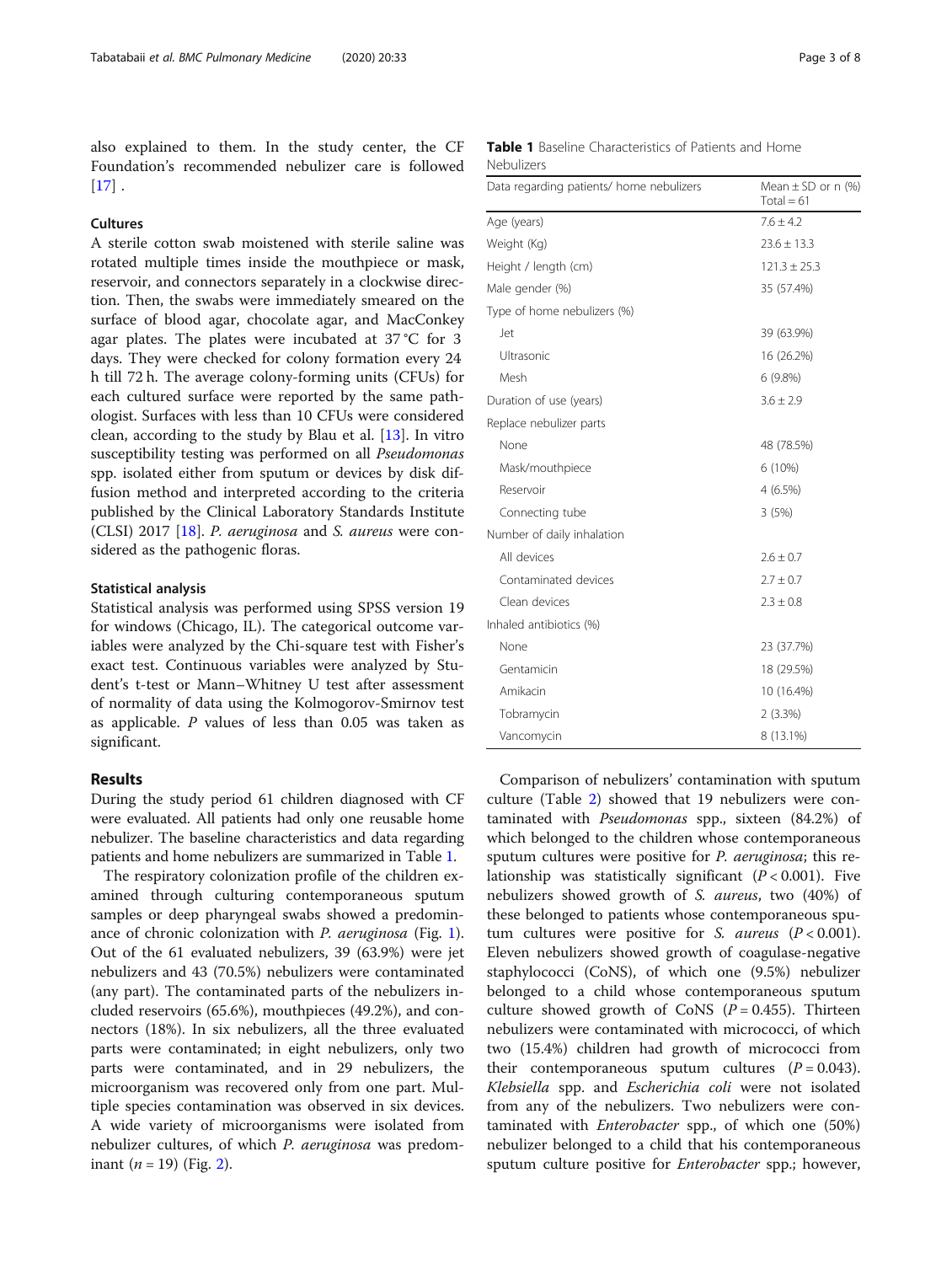<span id="page-3-0"></span>

the relationship was significant  $(P = 0.033)$ . Nebulizer and sputum culture results didn't have a significant relationship for growth of *Candida albicans* ( $P = 0.066$ ). The overall correlation of sputum and nebulizer cultures was 93%  $(P < 0.001)$ .

The number of daily inhalation was reported in the present study; the mean number of inhalation per day for contaminated and clean devices were  $2.39 \pm 0.7(SD)$ and  $2.67 \pm 0.8(SD)$  inhalation per day respectively, which was not statistically significant ( $P = 0.095$ ). Among the

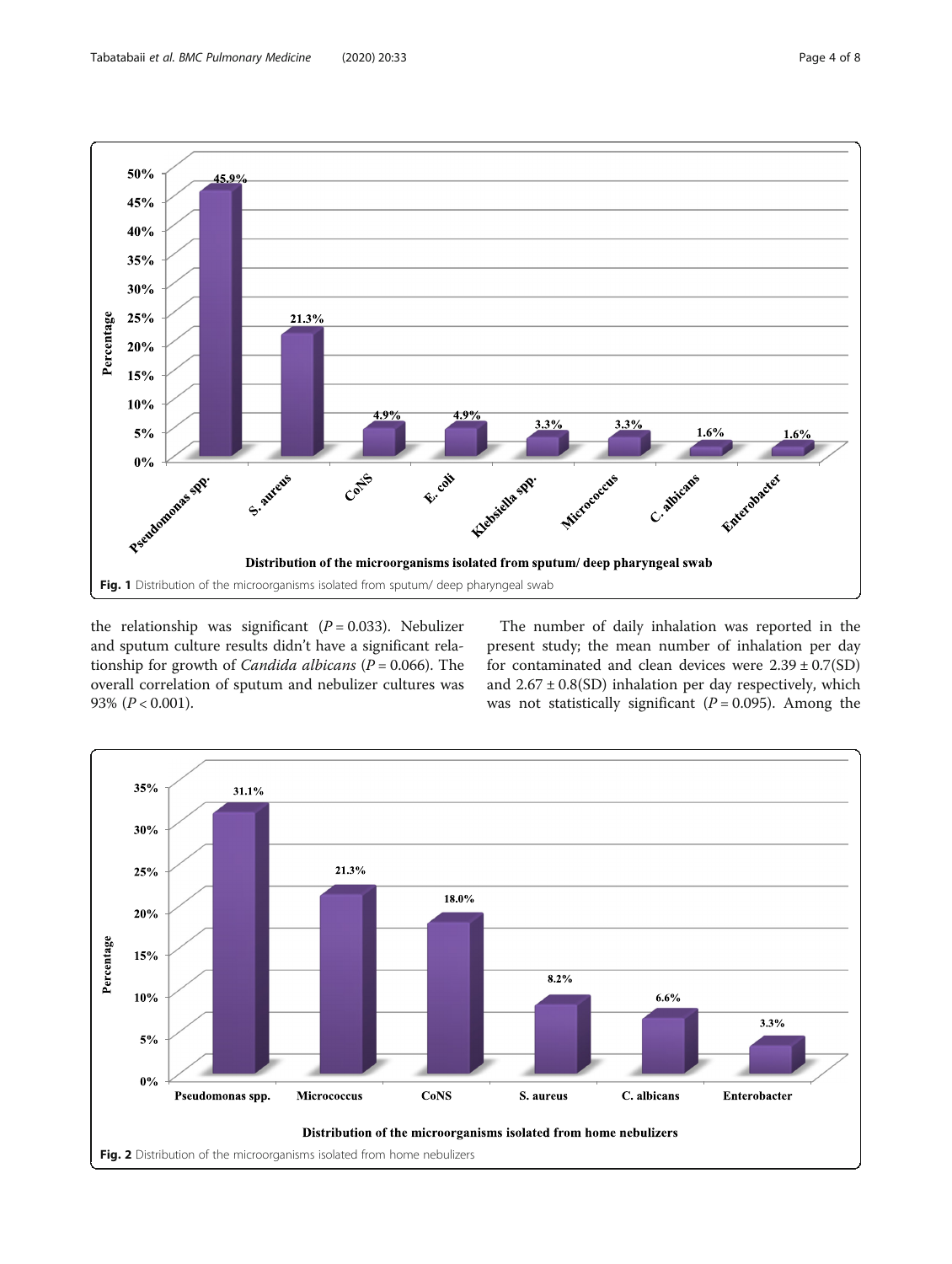<span id="page-4-0"></span>Table 2 Table Showing Relationship Between Nebulizers Contamination and Sputum Culture Results

| Microorganism in Sputum          |            | Nebulizer      |          | $P$ -value |
|----------------------------------|------------|----------------|----------|------------|
|                                  |            | Positive       | Negative |            |
| Pseudomonas spp.                 | Positive   | 16             | 12       | < 0.001    |
|                                  | Negative   | - 3            | 30       |            |
| Staphylococcus aureus            | Positive   | $\mathcal{P}$  | 11       | < 0.001    |
|                                  | Negative 3 |                | 45       |            |
| Coagulase negative staphylococci | Positive   | 1              | 2        | 0.455      |
|                                  | Negative   | 10             | 48       |            |
| Micrococcus spp.                 | Positive   | $\mathcal{P}$  | 0        | 0.043      |
|                                  | Negative   | 11             | 48       |            |
| Enterobacter spp.                | Positive   | 1              | 0        | 0.033      |
|                                  | Negative   | $\overline{1}$ | 59       |            |

38 patients who received inhaled daily antibiotics, 32 (84.2%) of them had culture growth from their devices. Of the remaining 23 patients who were not on any inhaled antibiotic therapy, only 11 (48%) had culture growth from their devices. The estimated risk for positive device culture was significantly higher in those receiving inhaled daily antibiotics when compared to those who were not receiving  $(P = 0.004)$ .

Among 61 home nebulizers, 24 were contaminated with pathogenic flora (P. aeruginosa and S. aureus), 19 cultured non- pathogenic flora and 18 cultured no organism. Patients' medical records were investigated in order to obtain the number of CF exacerbations which ended in hospital admission and IV antibiotics during the past 12 months. The mean number of exacerbations was  $1.5 \pm 1$ (SD) per year in patients whose nebulizers were contaminated with the pathogenic flora (named as pathogenic flora group) and  $0.4 \pm 0.7(SD)$  exacerbations per year in the non-pathogenic flora group  $(P < 0.001)$ (Table 3).

The data regarding the hygiene and maintenance of nebulizers have been summarized in Table 4. All the patients/families did the cleaning step properly. Unfortunately, 54.1% of the patients/families were not aware of proper disinfection procedure and only 45.9% of nebulizers were disinfected prior to drying. The majority of the nebulizers (86.9%) were air dried at final step. Only 50.8% of the subjects did the process of washing nebulizer after each use, which is considered appropriate frequency according to CF foundation. Considering the

Table 4 Table Showing the Data Regarding the Nebulizers' Hygiene and Maintenance

| Data regarding        | n (%)        |
|-----------------------|--------------|
| nebulizers' Hygiene   | $total = 61$ |
| Cleaning step         |              |
| None                  | 47 (77%)     |
| Tap Water             | 6 (9.8%)     |
| Hot water             | 8 (13.1%)    |
| Detergent             |              |
| Disinfecting step     |              |
| None                  | 33 (54.1%)   |
| Alcohol               | 4 (6.5%)     |
| Boiling water         | 16 (26.2%)   |
| Hot water             | 8 (13.2%)    |
| Drying step           |              |
| None                  |              |
| Air dry               | 53 (86.9%)   |
| Towel                 | 3(5%)        |
| Tissue paper          | $5(8.1\%)$   |
| Frequency step        |              |
| After each inhalation | 31 (50.8%)   |
| Once a day            | 19 (31.2%)   |
| Once a week           | 5(8.2%)      |
| Irregularly           | 6 (9.8%)     |
| All steps             |              |
| Correct               | 16 (26.2%)   |
| Incorrect             | 45 (73.8%)   |

whole process of cleaning and maintenance of nebulizers (frequency, cleaning, disinfection, and drying), only 16 (26.2%) patients/families did the whole process properly. Among the subjects that improperly observed the hygiene of nebulizers, 51.1% were male and 48.9% female  $(P = 0.142)$ . The mean age of the subjects was higher in households where nebulizer hygiene was inadequate than in households where nebulizers were maintained following proper procedures  $[8.4 \pm 4.1(\text{SD})$  year vs  $5.3 \pm$ 3.5(SD) year;  $P < 0.001$ .

# Discussion

CF-related lung disease includes chronic colonization or infection of the respiratory tract [[1,](#page-6-0) [3\]](#page-6-0). Contamination of home nebulizers has been reported in patients with CF

Table 3 Comparison of the Pathogen and Non-Pathogen Microorganisms Isolated from Nebulizers Based on the Number of Exacerbations per Year

| Variable                         | Pathogenic Flora | Non-Pathogen Flora | $P$ value |
|----------------------------------|------------------|--------------------|-----------|
|                                  | $Mean + SD$      | Mean + SD          |           |
| Number of Exacerbations per year | $1.5 \pm 1.0$    | $0.4 \pm 0.7$      | < 0.001   |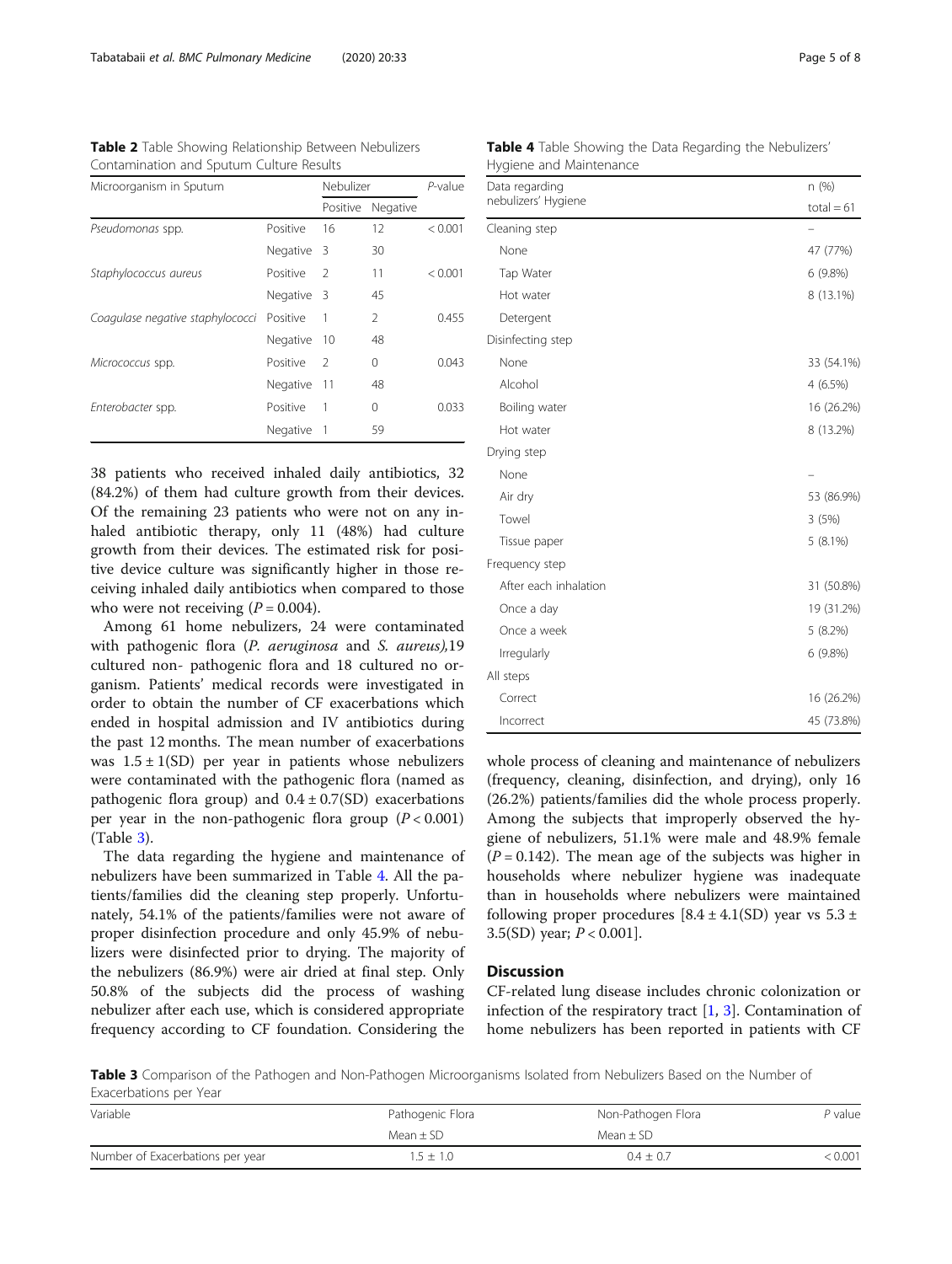[[11,](#page-6-0) [19](#page-7-0)] and we are reporting this type of study from Iran. In the past, patients with CF required hospital stay; however, nowadays they receive inhaled medications via home nebulizers; nevertheless, the nebulizer hygiene is problematic [[16](#page-7-0)].

The present study demonstrated that home nebulizers used by children with CF were predominantly contaminated (70.49%). Nebulizer contamination observed in the current study was close to the findings reported in a study by Hutchinson et al. (68.8%) [\[11](#page-6-0)], but significantly higher than the results of Della Zuana et al. [\[16\]](#page-7-0). This result difference could be because of different country study population and level of knowledge regarding hygiene and maintenance of the nebulizer. In the study conducted by Vassal et al. [[20\]](#page-7-0), home nebulizers of 44 patients with CF chronically colonized with P. aeruginosa were evaluated; the results indicated that 30 (68%) nebulizers were contaminated with bacteria immediately after drug nebulization. However, the results of study by Brzezinski et al., [[15\]](#page-6-0) on 28 home nebulizers revealed that only 21% of nebulizers were contaminated with CFrelated bacteria, and no specific microorganism was predominant. This lower rate of nebulizer contamination in study of Brzezinski et al. could be because the sputum smear collection was performed at home, and the samples were kept at room temperature prior to analysis, which would have changed the results of cultures [\[15](#page-6-0)]. The strength point of the current study was that the samples were smeared on the surface of appropriate media immediately after collection.

The number of daily inhalation was reported in the present study, as the frequency of nebulizer administration was likely to influence the risk of contamination. However, the mean number of inhalation per day for contaminated and clean devices were not statistically significant ( $P = 0.095$ ). The majority of the home nebulizers analyzed in the current study were not replaced for a long time, so the mean duration of use of a single device was 3.6 years which was higher than the result reported by Brzezinski et al. [\[15](#page-6-0)]. The prolonged duration of administrating home nebulizers may cause some fissures in the device surface and increase the chance of contamination, therefore these nebulizers should be replaced after fixed duration of time as recommended by manufacturers.

The main microorganism in the current study was P. aeruginosa, isolated from both nebulizers and patients' respiratory secretions. Comparing with the previous bacteriological survey published from our same center, the number of patients with CF colonized with Pseudomonas spp. increased during the last 6 years from 38.8 to 45.9% [[21\]](#page-7-0). This highlights the importance of screening and eradicating *P. aeruginosa* strains. The current study results demonstrated a significant correlation between

microorganisms isolated from sputum cultures and nebulizer samples ( $n = 51$ ; 83.6%) which is in contrast to the findings of the study published by Rosenfeld et al., [[22\]](#page-7-0) who reported that the domiciliary nebulizers used by children with CF were respectively contaminated with S. aureus (55%), P. aeruginosa (35%), and Klebsiella spp. (19%) in their study population and the correlation between the bacteria isolated from devices and sputum samples was poor. Brzezinski et al., similarly demonstrated no association between the result of sputum and nebulizer cultures  $[15]$  $[15]$ . The current study, similar to other studies, could not determine if patients or nebulizers were the primary sources of infection; however, it was noted that higher contamination rate of home nebulizers, especially with Pseudomonas spp., increased the risk of reintroduction or perpetuation of infection [[19](#page-7-0), [20\]](#page-7-0). In the current study, 19 evaluated nebulizers were contaminated with Pseudomonas spp. (at any parts); 16 of them belonged to patients chronically infected with P. aeruginosa, and the remaining three showed no growth of P. aeruginosa on sputum cultures during the study, but had at least one positive sputum culture for P. aeruginosa during the past 1 year prior to the study. It was similar to the results of study published by Blau et al. in which all the nebulizers contaminated with Pseudomonas spp. belonged to patients chronically colonized with *P. aeruginosa* [\[13\]](#page-6-0). The genetic identification of the bacterial strains was beyond the aim of study and we plan to conduct such study in near future. Due to study limitations, the antibiogram was only performed for Pseudomonas spp. isolated from the sputum samples and nebulizers; in 16 cases of which the Pseudomonas spp. was recovered from sputum sample and nebulizer concomitantly, 13 of them showed similarity in antibiogram with each other. In the remaining three whose antibiogram results were not similar, CoNS was also isolated simultaneously from the devices, therefore increasing the possibility of surface contamination.

The patients were divided into three groups based on the results of nebulizer cultures (pathogen, nonpathogen, no microorganism), in order to evaluate the impact of device contamination on clinical outcomes. There was a significant increase in the frequency of exacerbations that ended in hospital admission over 12 months in children from whom pathogenic bacteria were recovered from their home nebulizers  $(P < 0.001)$ . This novel finding has been reported for the first time in a population of children with CF. It should be considered that pulmonary exacerbations have negative consequences on children's lung function [[23,](#page-7-0) [24\]](#page-7-0) and imposes a significant burden on family and the health care system.

According to the current study results, with the increase in age of children maintenance and hygiene of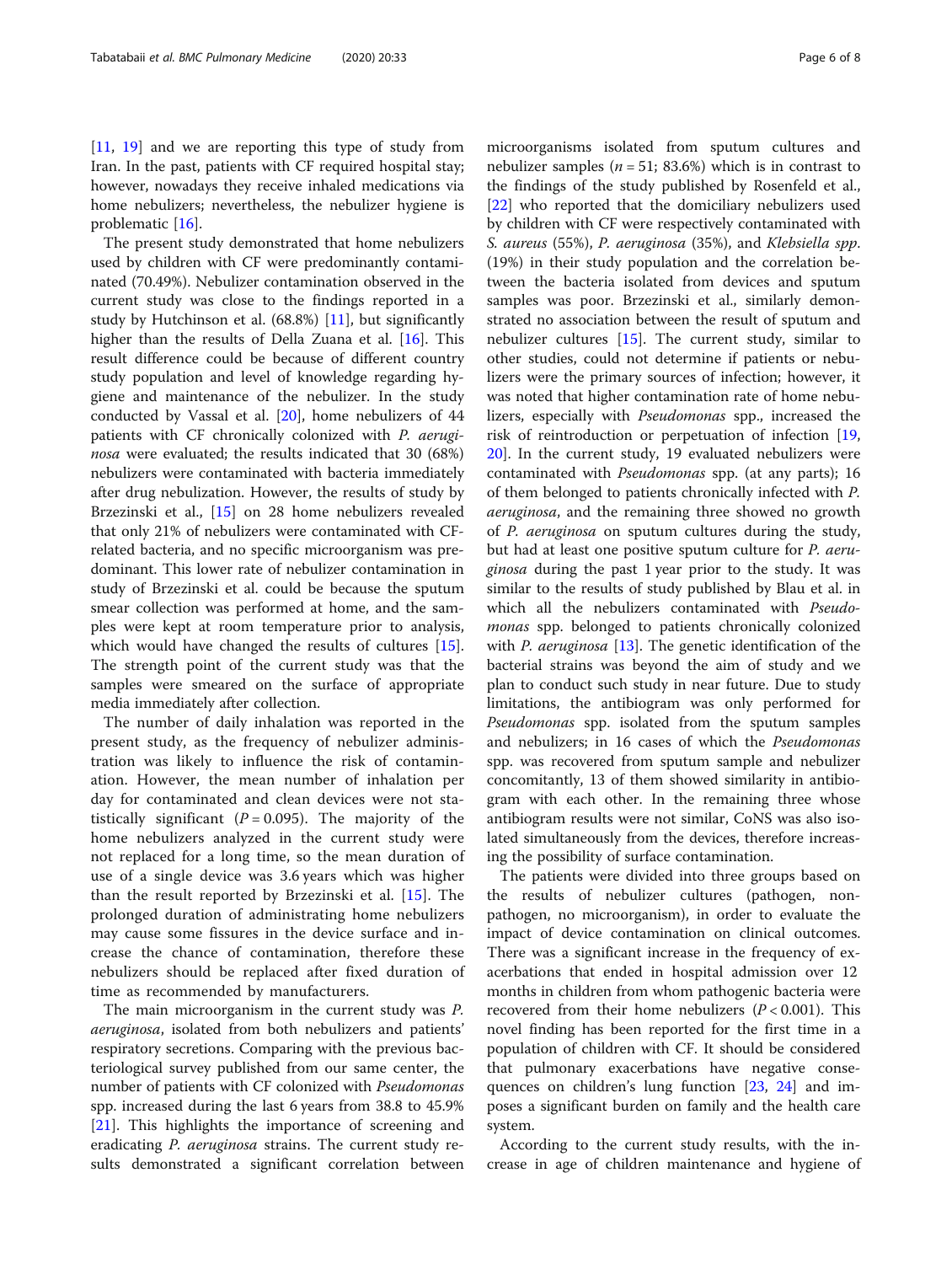# <span id="page-6-0"></span>Conclusion

Majority of domiciliary nebulizers in children with CF are contaminated with microorganisms. Further educational programs regarding the nebulizer hygiene in CF children is required. The increased incidence of exacerbations in children using pathogen-contaminated nebulizers may reflect non-adherence to the hygiene of nebulizers. However, autoinfection should be considered in the patients recently colonized with P. aeruginosa. The negative impact of nebulizer contamination on exacerbations requires more attention and further investigations.

# Limitations and strength of the study

The current study had some limitations such as small sample size, and no facility for genetic identification of bacterial strains and antibiogram testing for all positive cultures. The strength of the study includes immediately putting the sputum obtained from the patients for culture thus yielding high rate of organism growth, uniform follow of protocol and no lost to follow up of the enrolled subjects.

Obviously, the level of socioeconomic status can affect hygiene and the maintenance and hygiene of home nebulizers is not exempt from this issue. Also, the burden of any disease can affect the quality of care, treatment adherence and hygiene.

#### Abbreviations

C. albicans: Candida albicans; CF: Cystic fibrosis; CFU: Colony forming unit; CoNS: Coagulase negative staphylococci; E. coli: Escherichia coli; S. aureus: Staphylococcus aureus

#### Acknowledgments

The authors feel obliged to thank the Pediatric Pathology Research Center, Research Institute for Children Health at Shahid Beheshti University of Medical Sciences for their support of this project. We also thank the patients for cooperation who participated in this study.

#### Authors' contributions

SAT and NF participate in research design, the acquisition of data, the writing of the manuscript, and the performance of the research. GK, SS, MKA, SL, FAG and AHH, contributed to the acquisition of data, interpretations of data, NF and MN participate in preparation of the manuscript and final revision. All authors read and approved the final revision of the manuscript.

#### Funding

No funding was obtained for this study or writing the manuscript.

#### Availability of data and materials

The datasets used and/or analyzed during the current study are available from the corresponding author on reasonable request.

#### Ethics approval and consent to participate

Informed written consent was taken from parents and/or patients and the study was approved by the ethical committee of Shahid Beheshti University of Medical Sciences with the ethics code of IR.SBMU.RETECH.REC.1396.937.

#### Consent for publication

Not applicable.

#### Competing interests

The authors declare that they have no competing interests.

#### Author details

<sup>1</sup>Department of Pediatric Pulmonology, Mofid Children's Hospital, Shahid Beheshti University of Medical Sciences, Tehran, Iran. <sup>2</sup>Department of Pediatric Pulmonology, Mofid Children's Hospital, Shahid Beheshti University of Medical Sciences, Tehran, Iran. <sup>3</sup> Pediatric Pathology Research Center Research Institute for Children's Health, Shahid Beheshti University of Medical Sciences, Tehran, Iran. <sup>4</sup>Pediatric surgery Research Center, Research Institute for Children's Health, Shahid Shahid Beheshti University of Medical Sciences, Tehran, Iran. <sup>5</sup>Pediatric Gastroenterology, Hepatology and Nutrition Research Center, Research Institute for Children's Health, Shahid Beheshti University of Medical Sciences, Tehran, Iran. <sup>6</sup>Medical Research Development Center, Mofid Children's Hospital, Shahid Beheshti University of Medical Sciences, Tehran, Iran.

### Received: 20 January 2019 Accepted: 23 January 2020 Published online: 06 February 2020

#### References

- 1. Ratjen F, Doring G. Cystic fibrosis. Lancet. 2003;361(9358):681–9.
- 2. Farjadian S, Moghtaderi M, Kashef S, Alyasin S, Najib K, Saki F. Clinical and genetic features in patients with cystic fibrosis in southwestern Iran. Iran J Pediatr. 2013;23(2):212–5.
- 3. Gibson RL, Burns JL, Ramsey BW. Pathophysiology and management of pulmonary infections in cystic fibrosis. Am J Respir Crit Care Med. 2003; 168(8):918–51.
- 4. VanDevanter DR, Kahle JS, O'Sullivan AK, Sikirica S, Hodgkins PS. Cystic fibrosis in young children: a review of disease manifestation, progression, and response to early treatment. J Cyst Fibros. 2016;15(2):147–57.
- 5. Fajac I, Wainwright CE. New treatments targeting the basic defects in cystic fibrosis. Presse Med. 2017;46(6 Pt 2):e165–e75.
- 6. Zemanick ET, Harris JK, Conway S, Konstan MW, Marshall B, Quittner AL, et al. Measuring and improving respiratory outcomes in cystic fibrosis lung disease: opportunities and challenges to therapy. J Cyst Fibros. 2010;9(1):1–16.
- 7. Boucher RC. Airway surface dehydration in cystic fibrosis: pathogenesis and therapy. Annu Rev Med. 2007;58:157–70.
- 8. Arias Llorente RP, Bousono Garcia C, Diaz Martin JJ. Treatment compliance in children and adults with cystic fibrosis. J Cyst Fibros. 2008;7(5):359–67.
- 9. Gaspar MC, Couet W, Olivier JC, Pais AA, Sousa JJ. Pseudomonas aeruginosa infection in cystic fibrosis lung disease and new perspectives of treatment: a review. Eur J Clin Microbiol Infect Dis. 2013;32(10):1231–52.
- 10. Bhagirath AY, Li Y, Somayajula D, Dadashi M, Badr S, Duan K. Cystic fibrosis lung environment and Pseudomonas aeruginosa infection. BMC Pulm Med. 2016;16(1):174.
- 11. Hutchinson GR, Parker S, Pryor JA, Duncan-Skingle F, Hoffman PN, Hodson ME, et al. Home-use nebulizers: a potential primary source of Burkholderia cepacia and other colistin-resistant, gram-negative bacteria in patients with cystic fibrosis. J Clin Microbiol. 1996;34(3):584–7.
- 12. Cohen HA, Kahan E, Cohen Z, Sarrell M, Beni S, Grosman Z, et al. Microbial colonization of nebulizers used by asthmatic children. Pediatr Int. 2006;48(5): 454–8.
- 13. Blau H, Mussaffi H, Mei Zahav M, Prais D, Livne M, Czitron BM, et al. Microbial contamination of nebulizers in the home treatment of cystic fibrosis. Child Care Health Dev. 2007;33(4):491–5.
- 14. Carvalho TC, Peters JI, Williams RO 3rd. Influence of particle size on regional lung deposition--what evidence is there? Int J Pharm. 2011;406(1–2):1–10.
- 15. Brzezinski LX, Riedi CA, Kussek P, Souza HH, Rosario N. Nebulizers in cystic fibrosis: a source of bacterial contamination in cystic fibrosis patients? J Bras Pneumol. 2011;37(3):341–7.